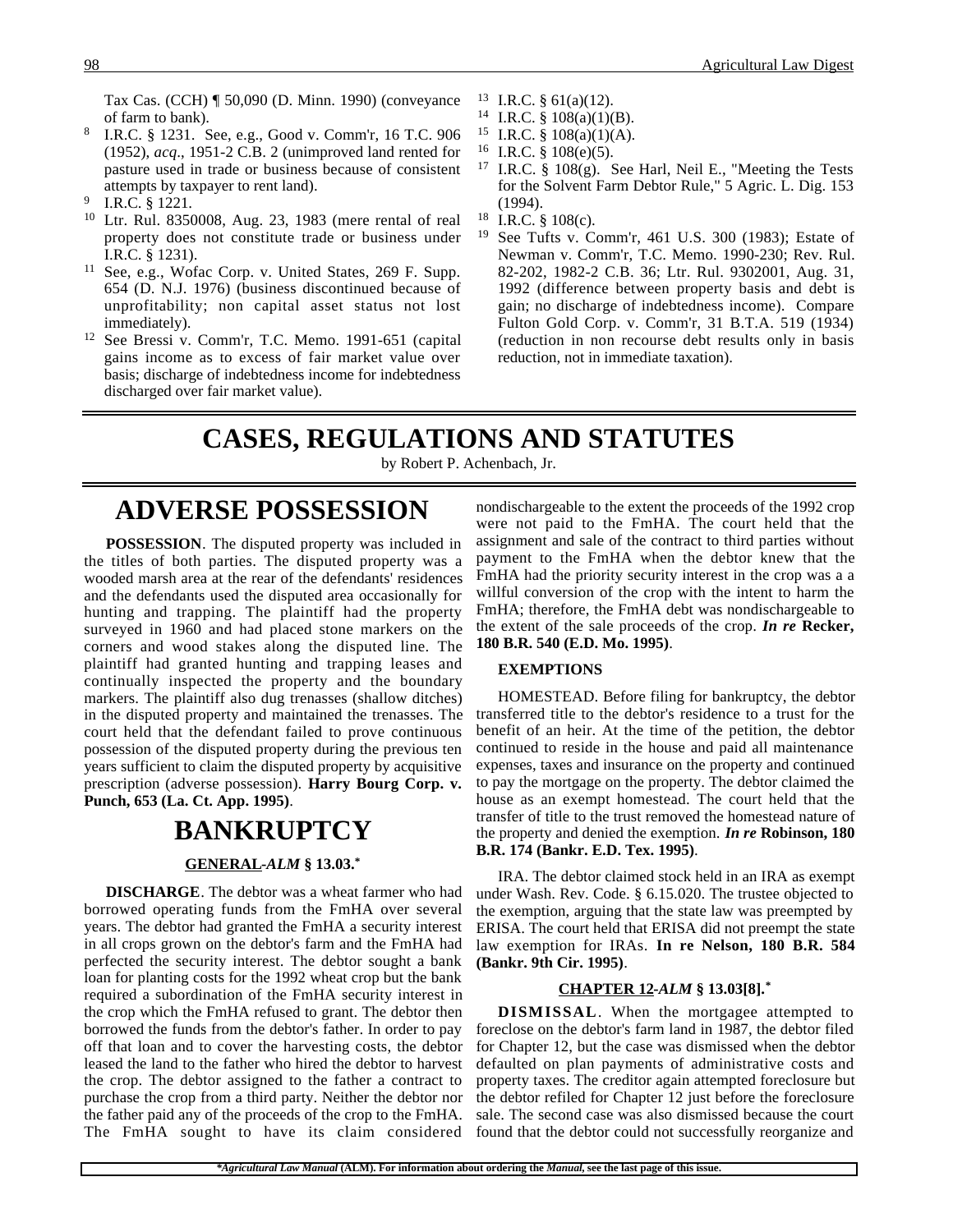the court held that the debtor would not be allowed to modify the plan. When the creditor again tried to foreclose, the debtor filed a third Chapter 12 case. By the time of the third filing, the mortgage debt had more than doubled, although the mortgagee was still oversecured, and the property taxes had more than tripled. The creditor sought relief from the automatic stay and dismissal of the case. The debtor argued that an offer of adequate protection payments was sufficient to bar relief from the automatic stay. The court held that the case should be dismissed because (1) the excessive delay was caused by the debtor's multiple last minute filings, (2) a great increase in the mortgage debt and property taxes was incurred during the delay, (3) the second case dismissal order barred any further amended plans, and (4) the debtor still had no chance of a successful reorganization. **Matter of Fern Acres, Ltd., 180 B.R. 554 (Bankr. D. Neb. 1995)**.

**PLAN**. The debtors' Chapter 12 plan provided for payment of the Farm Credit Bank's (FCB) secured loan over 30 years at 8 percent interest. The FCB objected to the plan as not paying it the current value of the claim because the interest rate was less than the market rate for similar loans. The FCB argued that the interest rate should be 11.1 percent, equal to the interest rate for new loans, 9.85 percent, plus 1.2 percent for the increased risk of lending to the debtor with a history of defaults and a financially troubled farming operation. The court held that the debtors did not pose any additional risk because the bankruptcy case would provide a comprehensive reorganization of the debtors' finances; therefore, the appropriate interest rate would be the market rate for similar new loans, 9.85 percent, with no additional interest for risk. The court also denied confirmation of the debtors' plan because the projected income and expenses were substantially different than the debtors' historical income and expenses and the debtors failed to explain the differences. The court dismissed the case because the debtors had failed to propose a confirmable plan, had failed to file proper schedules on time and had failed to timely prosecute the case throughout the proceedings. The debtors' appeal was dismissed as untimely filed. *In re* **Zerr, 180 B.R. 281 (D. Kan. 1995),** *app. dismissed***, 167 B.R. 953 (Bankr. D. Kan. 1994)**.

#### **FEDERAL TAXATION -***ALM* **§ 13.03[7].\***

**AVOIDABLE TRANSFERS**. The debtor had borrowed from the Small Business Administration (SBA) which had a first lien on the debtor's property. The IRS levied against the debtor's assets for back taxes and sold the property at auction. The IRS applied the proceeds to the debtor's tax liability but later paid the proceeds to the SBA after the SBA requested the proceeds based on its prior lien. The debtor sought to avoid, under Section 547, the payment to the SBA as a preferential transfer. The court held that only a trustee has the power to avoid preferential transfers. The court also held that the SBA payment was proper and complied with federal tax law and secured transactions law. *In re* **Danley, 180 B.R. 291 (Bankr. W.D. Okla. 1995)**.

**CLAIMS**. The IRS filed a claim in the debtor's Chapter 13 case but did not file the claim using the official Bankruptcy Court form. When the debtor objected to the

claim, the IRS filed an amended claim for the same amount but on the official form. The debtor objected to the claim because the amendment was untimely, the IRS failed to include evidence to support the claim and the IRS refused to file income tax returns for the debtor for the tax years involved with the claim. The court held that the amendment was allowed because the initial claim substantially complied with filing requirements and was sufficient notice to the debtor of the IRS claim. The court also held that the IRS was not required to file substitute returns for the debtor nor provide any evidence to support its claim until the debtor provided some evidence that the claim was erroneous. **Martin v. I.R.S., 180 B.R. 90 (E.D. N.C. 1994)**.

The debtors filed for Chapter 12 in November 1992 and listed the IRS as a creditor. The IRS bankruptcy claims office for the debtor's state reviewed the debtor's file and found only a de minimis amount of taxes due and did not file a claim in the case, although the IRS requested the debtor to file any future income tax returns with the bankruptcy claims office and not the regional service center. The debtor filed the tax return for 1991 late and postpetition but filed the return with the regional service center. The debtor's plan provided for a federal tax claim equal to the amount of taxes due for the 1991 return. The IRS did not file a claim until after the claims bar date and sought permission to file the untimely claim based on an amendment of the claim listed by the debtor in the plan or based on the equities of the case. The court held that the IRS claim could not be treated as an amendment of the debtor's listing of the IRS claim because the IRS had not actively participated in the case until it filed its claim. However, the court held that because the debtor filed the 1991 return late, postpetition and to the regional service center, the equities favored allowing the full IRS claim because the IRS delay was caused by the debtor. *In re* **Faust, 180 B.R. 432 (Bankr. D. S.C. 1995)**.

**PRIORITY TAX CLAIMS**. The debtor received a prepetition reversion of amounts in a retired employee pension plan and the IRS assessed the excise tax under I.R.C. §  $4980(a)$ . The IRS filed a claim for the taxes as a priority tax claim and the other creditors objected, arguing that the tax was actually a penalty not entitled to the priority of 11 U.S.C. § 507(a)(7). The Bankruptcy Court held that the excise tax was a penalty because it was assessed without reference to the tax benefits received by the debtor from the pension plan; therefore, the tax claim was not entitled to a priority. The Bankruptcy Court also agreed to subordinate the tax claim to other unsecured claims to avoid the inequity of the burden on the unsecured creditors. The District Court reversed, holding that the tax on pension plan reversions was an excise tax and not a penalty; therefore, the claim was entitled to priority. *In re* **Juvenile Shoe Corp. of America, 180 B.R. 206 (E.D. Mo. 1995),** *rev'g and rem'g,* **166 B.R. 404 (Bankr. E.D. Mo. 1994)**.

**TAX LIENS**. The IRS had filed claims for pre-petition taxes owed by the debtor and the claims were determined to be secured claims, unsecured priority claims, and general unsecured claims. The debtor's Chapter 13 plan was confirmed and after the debtor paid the amount of the secured claim, the debtor sought release of the tax lien. The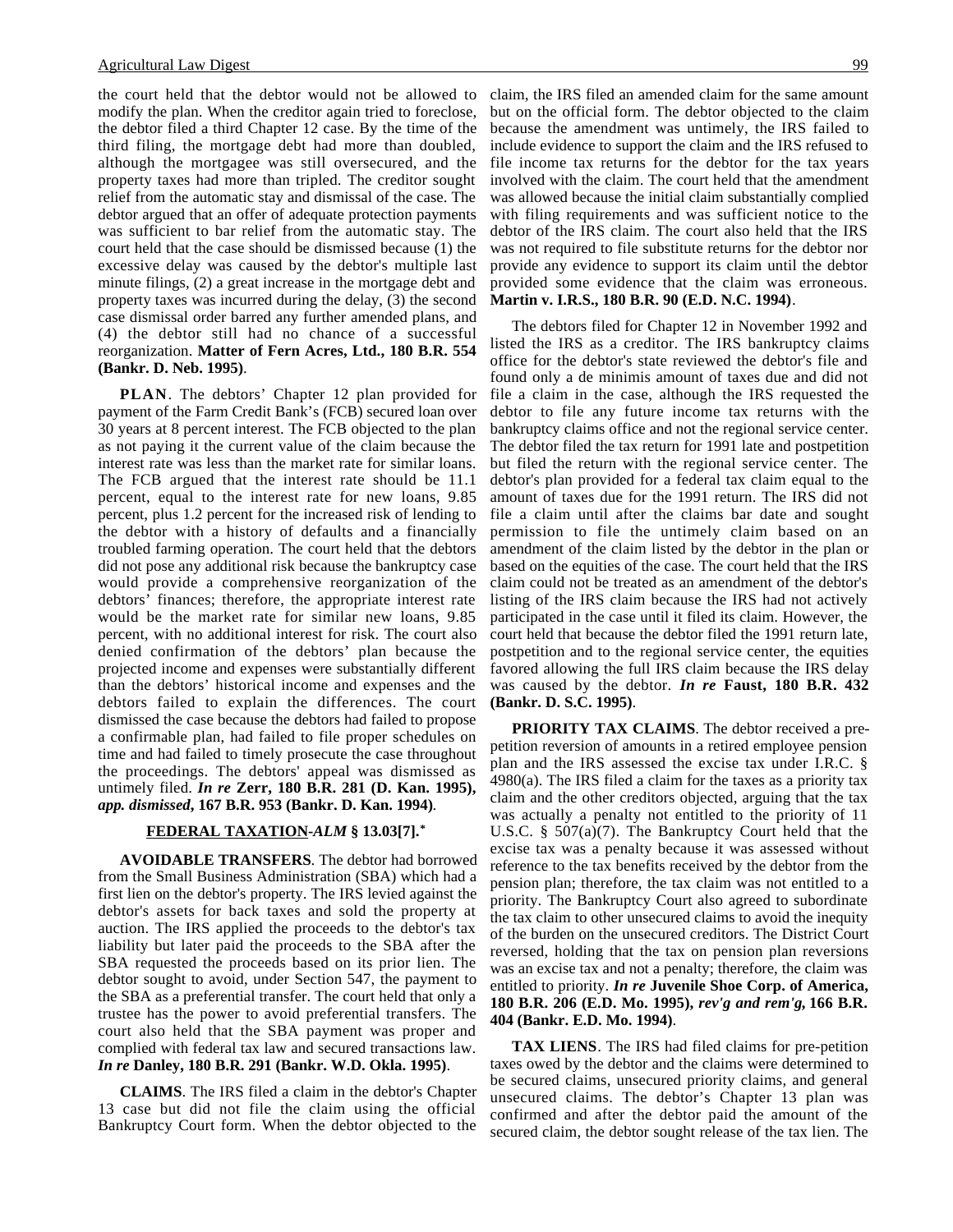IRS argued that the lien had to remain effective until all its claims were paid in order to protect its priority status. The court held that, under Section 506(d), the tax lien became void after payment of the underlying obligation. *In re* **Campbell, 180 B.R. 686 (M.D. Fla. 1995),** *aff'g***, 160 B.R. 198 (Bankr. M.D. Fla. 1993)**.

The IRS had filed a tax lien against property owned by a corporation. The corporation filed for bankruptcy and the plan provided for the sale of the property to the debtor in the instant case. The IRS had notice of the plan and sale but did not object. The IRS did not refile the lien as to the purchaser and when the purchaser also filed for bankruptcy, the IRS failed to file a timely claim for the lien. The lower courts held that because the property subject to the lien was sold, the tax lien became unperfected and was subject to avoidance in the purchaser's bankruptcy case. The appellate court reversed, holding that the IRS was not required to refile its tax lien against the transferee in order to maintain the lien's perfected status against the property. **U.S. v. LMS Holding Co., 50 F.3d 1526 (10th Cir. 1995),** *rev'g***, 161 B.R. 1020 (N.D. Okla. 1993),** *aff'g***, 149 B.R. 681 (Bankr. N.D. Okla. 1993)**.

**TRUSTEE LIABILITY**. During a Chapter 7 case for a corporation, an administrative claim filed by one of the officers of the corporation was approved subject to further order of the court. The IRS then levied against the trustee for taxes owed by the corporation officer but the trustee did not make any payments under the levy. The corporation was liquidated and the trustee filed a final distribution plan with the Bankruptcy Court which approved the plan. The IRS did not object to the distribution plan although the plan did not include any payment under the levy. The IRS then assessed the trustee personally, under I.R.C. § 6331, for failing to make any payments under the levy. The court held that the trustee was personally liable for failing to comply with the levy, at least when the distributions were made, because the amount due for the officer's claim was fixed and determinable when the levy was made. **United States v. Hemmen, 51 F.3d 883 (9th Cir. 1995)**.

### **CONTRACTS**

**"AS IS" SALES**. The plaintiff purchased a used farm tractor from the defendant, an implement dealer. The sales contract included a statement that the tractor was sold "as is;" however, the dealer included a statement that the equipment had not been altered or modified and that the tractor was serviced according to the manufacturer's recommendations. The plaintiff was injured when the tractor lurched when the plaintiff started it in gear, because the tractor had been modified to bypass the neutral safety switch. The plaintiff argued that the dealer's statements in the sales contract was a voluntary inspection and that the inspection created a duty to discover the modification of the neutral safety switch. The defendant argued that the sales contract term "as is" relieved the defendant of any duty to inspect the tractor. The court held that the sales contract statements indicated that the dealer had inspected the tractor in order to make the statements; therefore, the defendant voluntarily accepted the duty to inspect carefully to the

extent of the sale contract statements. **Snelten v. Schmidt Implement Co., 647 N.E.2d 1071 (Ill. Ct. App. 1995)**.

**DAMAGES**. The plaintiff and defendant had orally agreed to farm on a partnership basis. In violation of that agreement, the defendant sold most of the acres the defendant had contributed to the partnership and the plaintiff sued for loss of federal farm program payments and loss of partnership income. The trial court had calculated damages based on a bushel per acre production times the number of acres removed, divided by the plaintiff's share. The defendant complained that the trial court used gross profit figures only and should have reduced the damages by the plaintiff's share of expenses which would have been incurred to produce the crop. The appellate court reversed and remanded the case for recalculation of the damages based on net profit from the removed acres. **Olsen v. Airheart, 531 N.W.2d 571 (S.D. 1995)**.

**REVOCATION**. The defendants advertised in a trade publication for the sale of a "proven breeder pair" of emus. The plaintiffs answered the ad and traveled to the defendants' farm to purchase the emus. The defendants selected the pair of emus and stated that the emus were a proven breeder pair. Four months later, the plaintiffs discovered that both emus displayed male behavior and notified the defendants who suggested that the plaintiffs "vent sex" both birds. The "vent sex" examination showed that both birds were males and the plaintiff sued for loss of production. The defendants argued that the plaintiffs should have "sexed" the birds earlier; therefore revocation of the contract was untimely. The court held that where a seller expressly warrants the condition of the contract goods, the buyer is not required to inspect the goods for conformity with the contract. The court also held that the express warranty of condition excused the delay in inspection of the birds until the plaintiffs were on notice that the birds did not conform to the warranted condition. **Smith v. Penbridge Associates, Inc., 655 A.2d 1015 (Pa. Super. 1995)**.

**TERMINATION**. The plaintiff contracted with the defendant for the defendant to raise cattle owned by the plaintiff. The contract provided that the contract would run for three years or terminate by mutual agreement after six months' notice. The defendant gave the six month notice but the plaintiff claimed not to have assented to the termination. The trial court ruled that the six month notice was sufficient to terminate the contract. The appellate court reversed, holding that the contact was clear that mutual consent to the termination was required. **Olsen v. Airheart, 531 N.W.2d 571 (S.D. 1995)**.

### **CORPORATIONS**

**PIERCING THE CORPORATE VEIL**. The plaintiff leased cows to the defendants who were the sole shareholders in a corporation which operated a dairy farm. The plaintiff sued for conversion, constructive fraud and bailment when the plaintiff learned that most of the cows were gone and the remainder were underfed and had to be sold for slaughter. The plaintiff did not name the corporation as a defendant and argued that the corporation should be ignored such that the shareholders were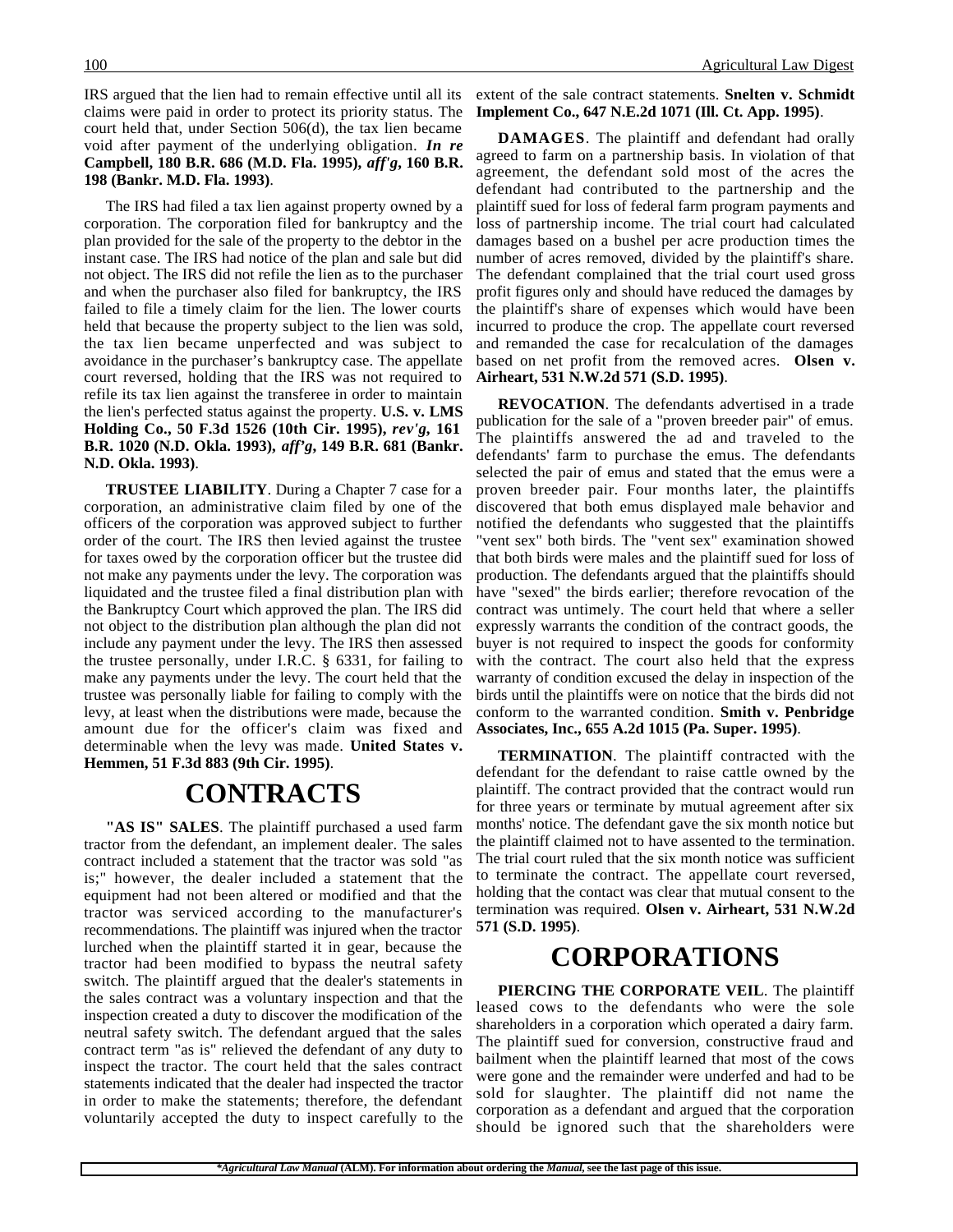personally liable. The court refused to pierce the corporate veil to find the shareholders personally liable because the corporation was adequately capitalized and was not insolvent, the shareholders did not divert corporation assets to their own use, and the corporate form was not used to commit fraud, violate a legal duty or perpetuate a dishonest act. Although the corporation may have breached the lease contract, the shareholders, through the corporation, did not breach any duty to the plaintiff outside of the contract. **Wolf v. Walt, 530 N.W.2d 890 (Neb. 1995)**.

## **FEDERAL AGRICULTURAL PROGRAMS**

**FEDERAL CROP INSURANCE-***ALM* **§ 13.04.\*** The plaintiff was a cotton producer who obtained federal crop insurance from the defendants, an insurance company and an insurance agent. The plaintiff's action alleged negligence, breach of contract and bad faith refusal to pay benefits for the plaintiff's claim of loss of cotton production from a drought. The defendants removed the plaintiff's action from state court to federal district court and the court *sua sponte* raised the issue of jurisdiction. The court held that the Federal Crop Insurance Act, 7 U.S.C. § 1506(d), required federal court jurisdiction only where the FCIC is sued; therefore, because the FCIC is not involved in the case and the plaintiff's action is against the defendants for their actions only, the court held that it did not have exclusive jurisdiction over the case and remanded the case to the original state court. **O'Neal v. Cigna Property & Cas. Ins. Co., 878 F. Supp. 845 (D. S.C. 1995)**.

The FCIC has issued interim regulations amending the Florida Citrus Endorsement to the General Crop Insurance Policy to require that the insured crop suffer at least an average 50 percent of damage before an indemnity would be due under any catastrophic risk protection policy. **60 Fed. Reg. 29749 (June 6, 1995)**.

The FCIC has issued interim regulations amending the Hybrid Sorghum Seed, Sunflower Seed and Rice endorsements of the General Crop Insurance Policy to allow an insured to collect a guaranteed deficiency payment under the 50/92 and 0/92 provisions and a prevented planting indemnity under the crop insurance program. **60 Fed. Reg. 29959 (June 7, 1995)**.

**PACKERS AND STOCKYARDS ACT-***ALM* **§ 9.05.\*** The Grain Inspection, Packers and Stockyards Administration has issued proposed regulations requiring scales used for purchasing livestock on a dressed weight basis or a carcass weight basis be equipped with printing devices for printing scale tickets. The proposed regulations also include a requirement that the purchases, sales, acquisitions and settlements of live poultry be based on actual weights. **60 Fed. Reg. 29506 (June 5, 1995)**.

**PESTICIDES-***ALM* **§ 2.04.\*** The plaintiffs were cotton farmers who applied an insecticide to their cotton crop in combination with a herbicide. The plaintiffs sued the manufacturer of the insecticide for negligence and strict liability. Four of the claims against the defendant involved the failure to warn about the dangers to crops from applying

the insecticide with the herbicide. The court ruled that these claims were pre-empted by FIFRA. The plaintiffs also alleged that (1) the defendant negligently designed the insecticide so that if used with another product it would cause damage to cotton crops and (2) the defendant failed to adequately test the insecticide with other products to discover the danger of combined application. The court held that these two claims were essentially claims of failure to warn and were also pre-empted by FIFRA. **Hopkins v. American Cyanamid Co., 658 So.2d 196 (La. Ct. App. 1995)**.

The plaintiffs grew strawberry, blackberry and other plants for sale. The plants were treated with a fungicide manufactured by the defendant. The plaintiffs claimed that the fungicide was contaminated with a herbicide which caused the loss of several years' production of plants and made some of their soil unusable. The defendant argued that the claim was unprovable because the plaintiffs had applied for federal disaster payments for destruction of the plants from wet weather. The plaintiffs responded that the disaster payments were applied for before they realized the true cause of the problem. The court held that sufficient evidence was available for a jury to determine whether the fungicide caused the loss of the plants. The defendant also argued that the plaintiffs' claims were pre-empted by FIFRA. The court held that the claims of misrepresentation and breach of implied warranty were pre-empted as based on failure to warn and inadequate labeling. However, the court held that the plaintiffs' claims of failure to recall the contaminated product and to warn the purchasers of the contamination after the defendant knew about the contamination were not pre-empted by FIFRA because the claims went beyond inadequate labeling. **Miller v. E.I. Du Pont de Nemours & Co., 880 F. Supp. 474 (S.D. Miss.1994)**.

**WOOL**. The CCC has adopted as final regulations establishing the 1995 support level for mohair at \$4.657 per pound. **60 Fed. Reg. 28522 (June 1, 1995)**.

### **FEDERAL ESTATE AND GIFT TAX**

**CHARITABLE DEDUCTION**. The taxpayer executed a will which provided for a bequest which created a trust for several charities. The trust provided for distribution of all annual net income and authorized the trustee to substitute a new charitable beneficiary if any charitable beneficiary terminated or otherwise became ineligible for charitable organization status. The trustee also had the power to terminate the trust if the trust became infeasible to operate and to divide the remaining trust corpus among the existing beneficiaries in the same proportion as income was distributed. The IRS ruled that if no changes of law or fact occur, the trust bequest would be eligible for the charitable deduction for estate tax purposes. **Ltr. Rul. 9521011, Feb. 23, 1995**.

**DISCLAIMERS-***ALM* **§ 5.02[6]. \*** The decedent and surviving spouse had created a revocable inter vivos trust with the grantors and their daughter as cotrustees. When the decedent died, the trust provided for a splitting of the trust into two trusts with one trust for the surviving spouse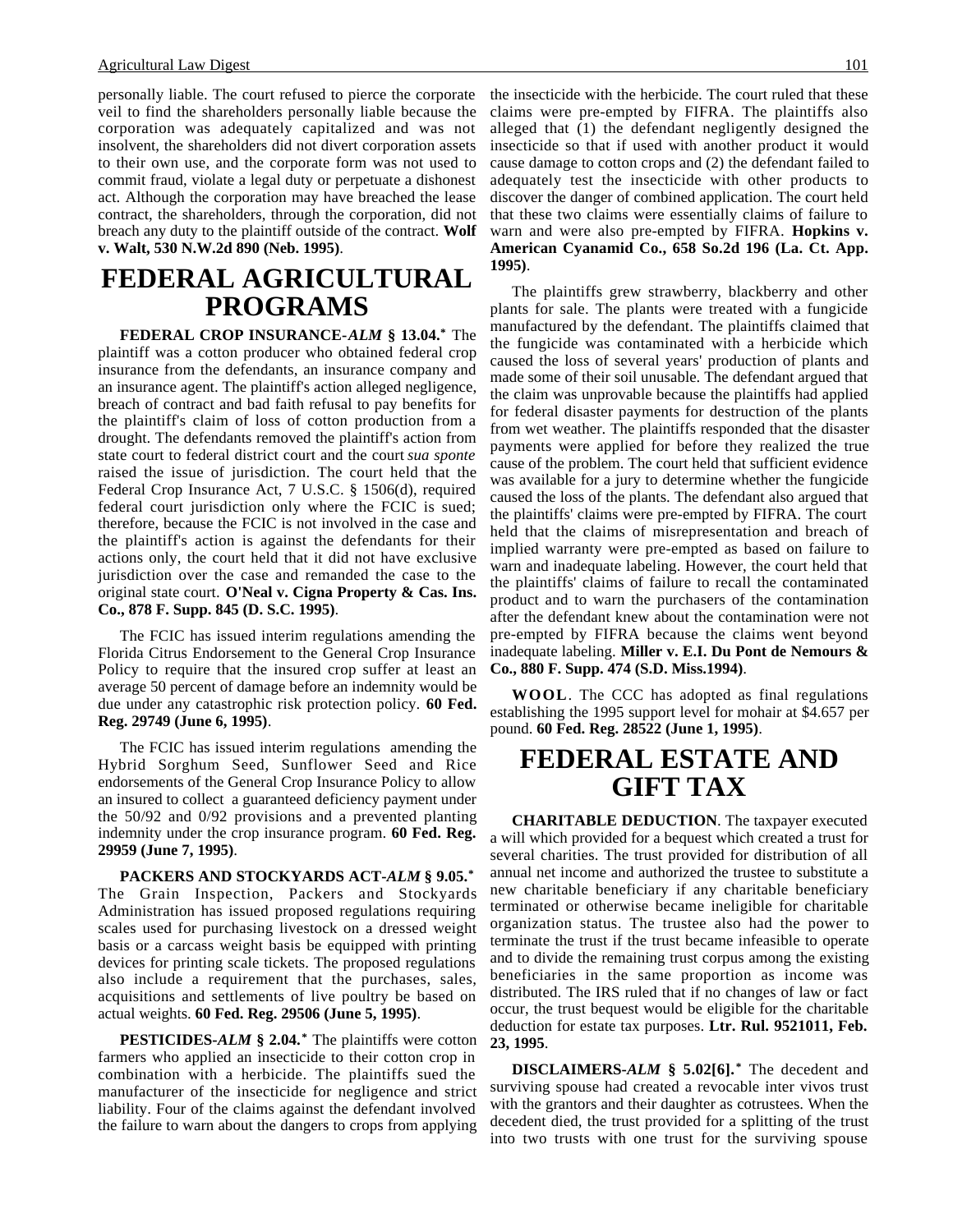consisting of enough estate property to reduce the decedent's estate tax to zero. The surviving spouse remained as cotrustee and income beneficiary. Within nine months after the decedent's death, the surviving spouse disclaimed any rights to the income or corpus of the trust and disclaimed any power to act as trustee. The IRS ruled that the disclaimer was effective. The IRS noted that the disclaimer of a trustee was not usually allowed but because the surviving spouse also disclaimed interests in the income and corpus of the trust, the disclaimer of the trustee powers was allowed. **Ltr. Rul. 9521032, Feb. 28, 1995**.

**GENERATION SKIPPING TRANSFERS-***ALM* **§ 5.04[6].\*** Eleven irrevocable trusts were created for the grantor's family members from 1959 through 1974. Pursuant to express authority in the trusts' agreements, the trustees terminated the original trusts and formed new trusts identical to the original trusts but added a spendthrift provision to each trust. The IRS ruled that only because the spendthrift provisions were authorized by the original trusts, the new trusts would not be subject to GSTT. **Ltr. Rul. 9521008, Feb. 22, 1995**.

Two irrevocable trusts for the grantor's three daughters were created in 1959. The two trusts were identical except that the trusts had slightly different standards for trustee invasion of principal for the benefit of a beneficiary. The current beneficiaries were one surviving daughter and the issue of one other daughter. In 1992, the trusts were merged into one trust with each beneficiary retaining the same share of trust income. The trust was then split back into two trusts, again retaining the beneficiaries' proportionate share of trust assets and income. The standards of corpus distribution also were retained as to the same assets through the merger and split of the trusts. The IRS ruled that the trusts were not made subject to GSTT by the merger and split. **Ltr. Rul. 9521021, Feb. 27, 1995**.

**MARITAL DEDUCTION-***ALM* **§ 5.04[3].\*** The decedent's will bequeathed the residual estate to the surviving spouse if the surviving spouse "survived distribution of her share of the remainder of my estate." The will also provided for passing of the residual share to the decedent's heirs if the spouse did not survive the decedent. The estate claimed a marital deduction for personal and real property in the residual estate which was distributed to the surviving spouse. The IRS denied the marital deduction because the will did not provide for absolute passing of the property to the surviving spouse within six months of the decedent's death. The estate argued that the will was ambiguous and sought to include extrinsic evidence of the decedent's intent that the surviving spouse only needed to have survived the decedent to take under the residuary clause. The court held that, as to the personal property, the surviving spouse would not receive title until the property was distributed; therefore, no marital deduction was allowed because the will provision would divest the surviving spouse of that property if the spouse died before distribution. However, because, under Washington law, title to real property passed to heirs immediately upon the death of the decedent, the marital deduction was allowed for the real property because distribution was deemed to have occurred immediately. The IRS made the argument that the

marital deduction was not to be allowed because it was subject to reduction for estate expenses, an argument quickly rejected by the court as undermining all marital deductions. **Estate of Bond v. Comm'r, 104 T.C. No. 31 (1995)**.

**TRANSFERS WITHIN THREE YEARS OF DEATH**. The decedent had established a revocable trust which provided that the decedent reserved the right to amend the trust by written notice to the trustee. In 1980, the decedent sent the trustee a written amendment to the trust to provide for annual distributions of corpus to several persons, with the distributions to commence in the next year. The distributions were not made in 1983, 1986 and 1987. The decedent died in 1987 and the trustees made the missing distributions after the decedent's death. The decedent's estate claimed a deduction for the post-death payments but the deductions were denied. The court held that the payments were not deductible as claims against the estate because the payments were an obligation of the trust and not the estate. The court also held that the 1986 and 1987 payments were included in the decedent's estate because the payments represented a relinquishment of the decedent's right to revoke the trust as to those payments within three years of the decedent's death. The 1983 payment was not included because the relinquishment of the power to revoke occurred more than three years before the decedent's death. **White v. U.S., 881 F. Supp. 688 (D. Mass. 1995)**.

**VALUATION**. The decedent's estate included several mineral leaseholds and the issue was the value of the minerals extracted between the date of the decedent's death and the alternate valuation date. The court held that the extracted minerals had to be valued as if the minerals were still in place and the value could not include any factor based on the actual sales price of the extracted minerals. **Holl v. Comm'r, 95-1 U.S. Tax Cas. (CCH) ¶ 60,197 (10th Cir. 1995),** *rev'g and rem'g***, 101 T.C. 455 (1993),** *on rem. from* **967 F.2d 1437 (10th Cir. 1992)**.

## **FEDERAL INCOME TAXATION**

#### **C CORPORATIONS-***ALM* **§ 7.02[3][b].\***

CONSTRUCTIVE DIVIDENDS. The taxpayer owned a corporation which operated a bus company. The taxpayer diverted payments to the corporation for the taxpayer's own use and issued corporation checks in payment for personal expenses. The taxpayer also loaned money to the corporation but at below-market interest rates. The court held that the diverted money and checks were constructive income to the taxpayer and that the value of the difference between the market rate of interest and the interest actually charged was income to the taxpayer. **Pittman v. Comm'r, T.C. Memo. 1995-243**.

SHAREHOLDER'S BASIS. The taxpayer was a corporation which owned all the shares of a subsidiary corporation. The taxpayer entered into a short sale of stock of unrelated corporations and transferred the proceeds of that sale to the subsidiary which assumed the obligation to deliver identical stock to close the sale. At the time of the assumption, the cost of the replacement stock was less than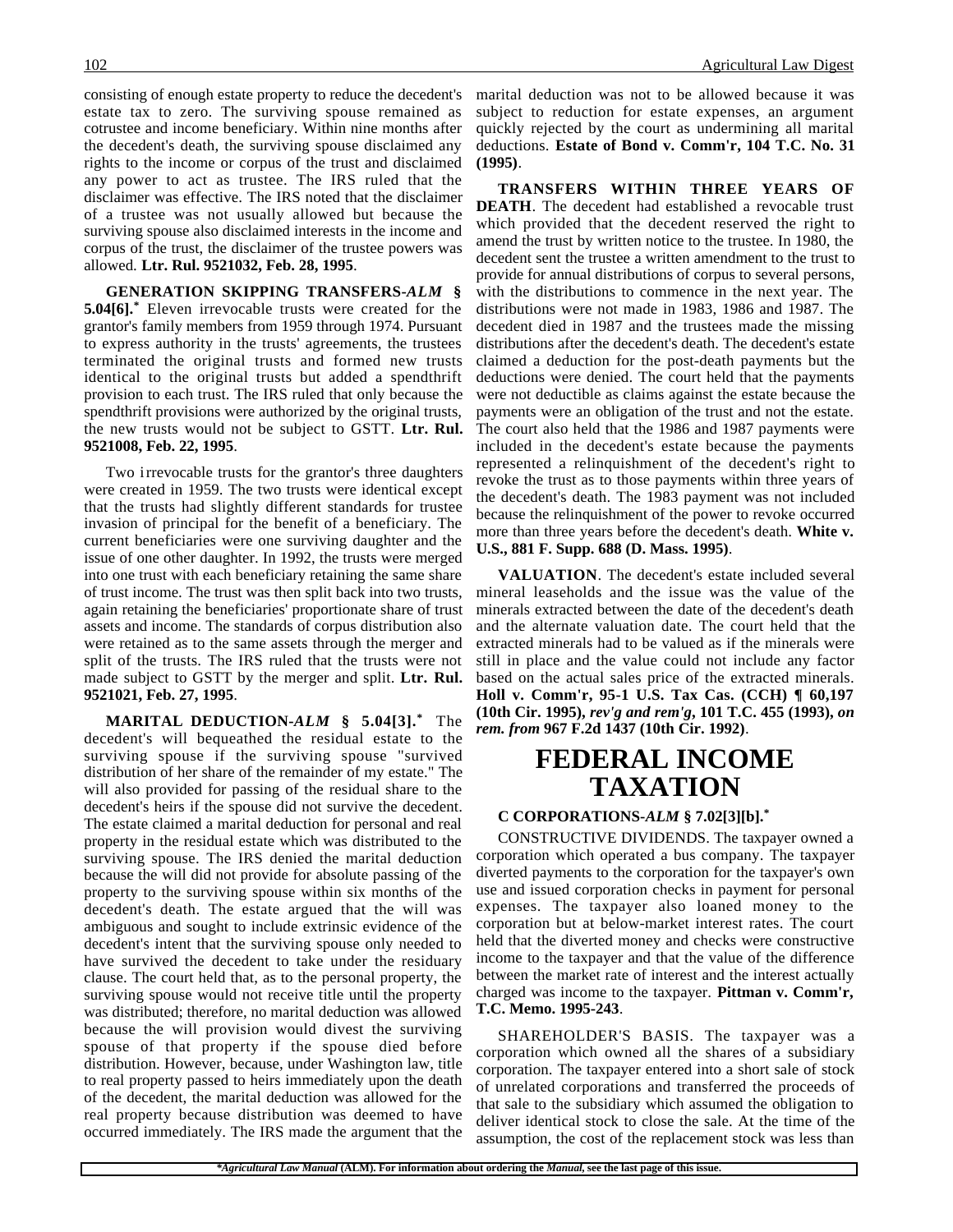the short sale amount. The IRS ruled that upon contribution of the proceeds to the subsidiary, the taxpayer's basis in the subsidiary's stock increased but that the increase was offset by the assumed obligation to replace the stock. **Rev. Rul. 95-45, I.R.B. 1995-26**.

**WITHHOLDING**. The taxpayer entered into an oral agreement with a neighboring farmer to operate that farmer's farm for \$350 per week. The taxpayer did not fill out any W-4 forms and accepted the weekly checks without objection. The taxpayer operated the farm and grew and harvested various crops. The taxpayer also leased another farm and produced crops with the financial help of the farmer. The farmer filed Form 1099 and claimed the wages paid and the financial assistance as non-employee compensation. The taxpayer filed tax returns which included the \$350 weekly payments as wages but the taxpayer included a statement that claimed that the actual weekly wage was \$500 with the difference being withheld federal and state taxes. The IRS conceded that the \$350 weekly wages were the taxpayer's income but denied that the taxpayer should be credited for the withheld amounts claimed by the taxpayer. The court held that (1) the \$350 wages paid by the farmer were exempt from withholding because the taxpayer performed agricultural labor and (2) because the taxpayer did not file any W-4 forms with the farmer or otherwise request withholding, the taxpayer could not claim any credit for withheld employment taxes which were not actually withheld or paid. **Spell v. Comm'r, T.C. Memo. 1995-229**.

### **PROPERTY**

**COTENANCY**. The debtor purchased a rice farm with several others in order to have a place to hunt ducks. The debtor operated the farm in order to defray the expenses of ownership by all parties. Eventually, the debtor acquired 7/8 ownership of the property with a widow of one of the purchasers retaining a 1/8 interest. The property was no longer used by the widow as a hunting area and the debtor had exclusive use of the property to grow rice, either by the debtor or through a cropshare agreement with a tenant. The property was sold as part of a bankruptcy case and the issue was the amount of the proceeds which belonged to the cotenants. The debtor argued that the cotenant out of possession (COTOP) owed for the expenses of the property and the COTOP sought a portion of the income from the property. The court held that the COTOP was not entitled to a share of the income from the sharecrop lease because the debtor paid a portion of the expenses in return for a share of the crop. The court also held that the COTOP was liable only for loan expenses based on the loan taken when the coowners were using the land for hunting and the additional loans incurred by the debtor for operating the rice farm were the liability of the debtor alone. The court also held that the COTOP's share of expenses could be offset by the value of the debtor's exclusive use of the property. *In re* **Fazzio, 180 B.R. 263 (Bankr. E.D. Calif. 1995)**.

# **PRODUCTS LIABILITY**

**CORN PICKER-***ALM* **§ 1.02[4]. \*** The plaintiff was injured while operating a corn picker manufactured by the defendant and the plaintiff sued for defective design, failure to warn, negligence and breach of implied and express warranty. In pre-trial motions, the defendant argued that the suit should be dismissed because the danger was open and obvious, either because of the plaintiff's use of the machine or the warnings on the machine. The court denied the motion and held that, because the plaintiff had only eight hours of use of the machine before the accident, the plaintiff's use of the machine was not sufficient to give the plaintiff knowledge of the danger as a matter of law. In addition, the court held that an issue of fact remained as to whether the warnings were sufficient. **Bellinger v. Deere & Co., 881 F. Supp. 813 (N.D. N.Y. 1995)**.

**GROWTH HORMONES-***ALM* **§ 1.02[4].\*** The plaintiff operated a cattle feeding operation where the plaintiff fed cattle on contract with the cattle owners. One owner requested that its cattle be implanted with growth hormones manufactured by the defendant. The plaintiff contracted with veterinarians who supplied and implanted the growth hormones in the cattle. The cattle did not gain weight as expected and the plaintiff alleged that losses were sustained because the cattle had to be fed longer to reach market weight. The plaintiff sued the defendant under theories of strict liability, negligence and breach of express and implied warranties. The court held that summary judgment for the the defendant was properly granted because (1) the plaintiff sought only consequential economic damages, (2) the plaintiff did not purchase the hormones from the defendant, and (3) the plaintiff did not own the cattle. **Tomka v. Hoechst Celanese Corp., 528 N.W.2d 103 (Iowa 1995)**.

**SEEDS-***ALM* **§ 1.02[4].\*** The plaintiffs purchased milo seed produced by a subsidiary of the defendant. While planting the seed, the plaintiffs noticed that some of the seed was much smaller but did not adjust their planters to account for smaller seed. The crop season was beset with a wet period and a dry period but the seed germinated well; however, in several areas the seeds were planted too closely, causing low yields from crowding. The plaintiffs sued for breach of warranty and negligence. The jury awarded the plaintiffs the value of the loss of production, the value of the milo lost as feed and punitive damages. The court held that the awards for loss of production and for the value of the lost production as feed were a double recovery and reversed the award for the milo as feed. The court also reversed the punitive damages award, holding that the plaintiffs failed to show willful or wanton misconduct by the defendant in packing smaller seed. **Ciba-Geigy Corp. v. Murphree, 653 So.2d 857 (Miss. 1994)**.

# **STATE TAXATION**

**AGRICULTURAL USE**. The taxpayer corporation owned forest land on the Gulf of Mexico. The land was subject to a zoning ordinance that restricted the land use to silviculture. The taxpayer did not use the land for silviculture but merely held the land for investment. The court held that the denial of assessment as agricultural land was proper because the taxpayer attempted no agricultural production on the land. The concurring opinion noted that although the land could not be assessed as agricultural land, the valuation of the land should have taken into account the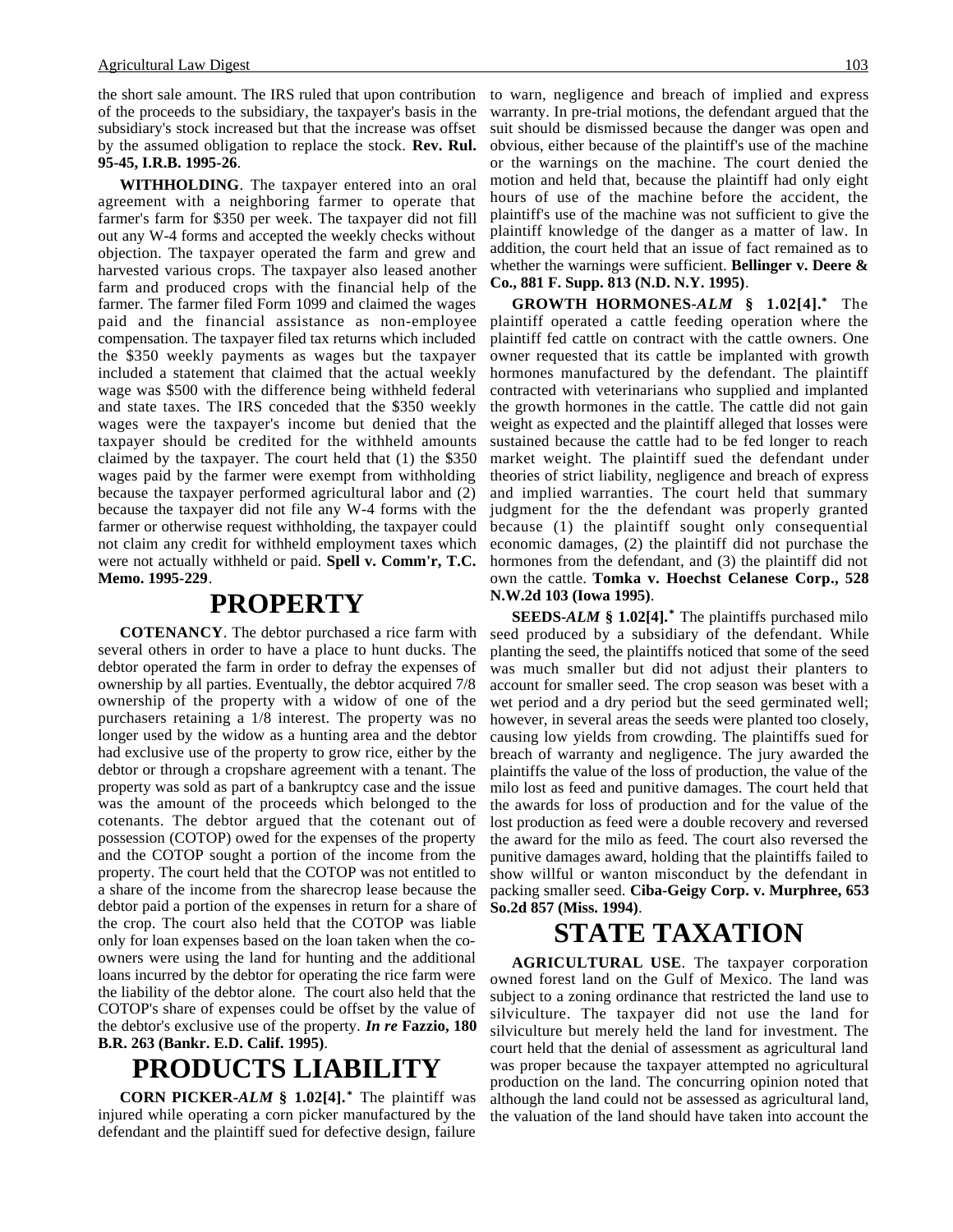$\Gamma$ 

٦

zoning use restriction. **Davis v. St. Joe Paper Co., 652 So.2d 907 (Fla. Ct. App. 1995)**.